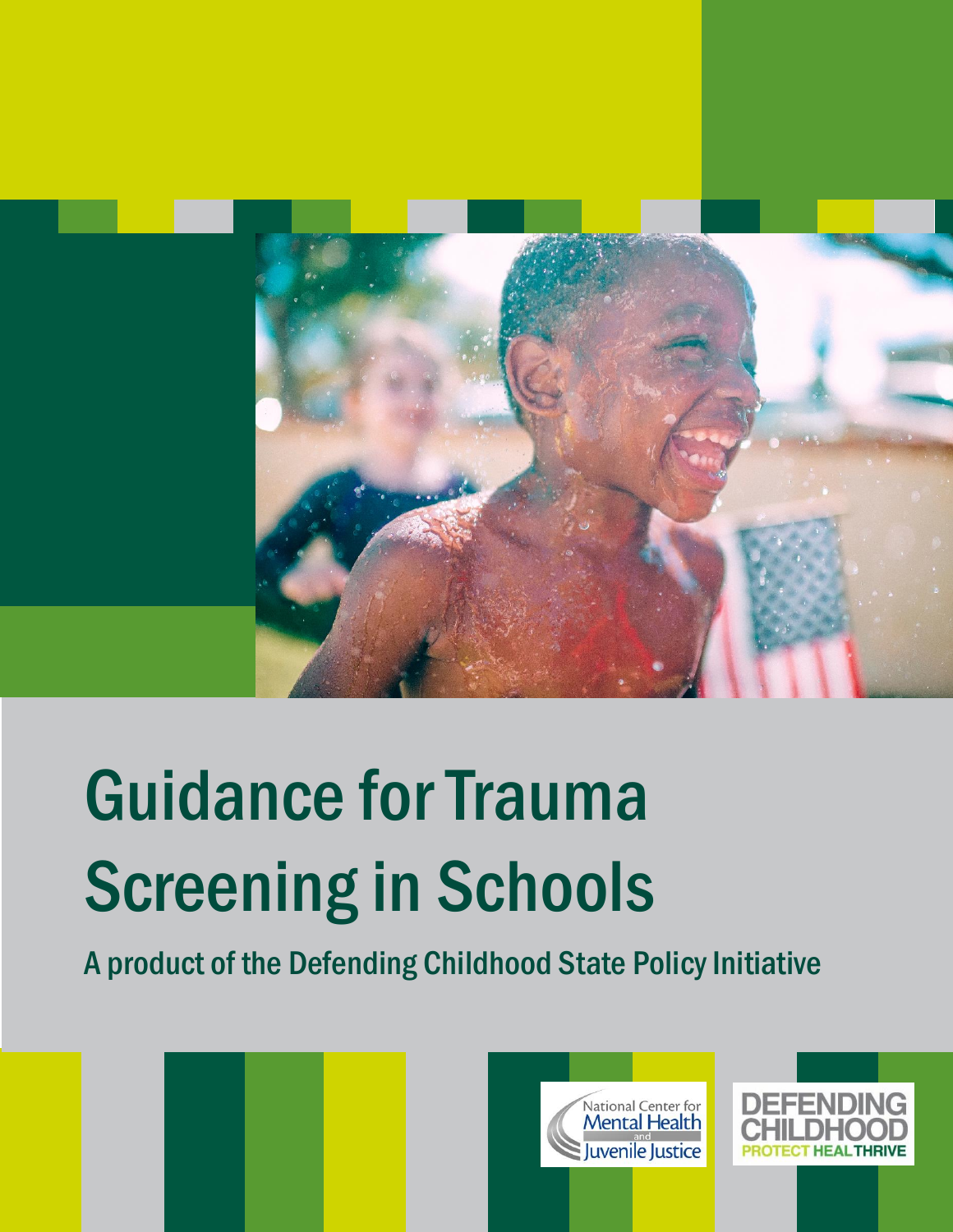# Guidance for Trauma Screening in Schools

## *A Product of the Defending Childhood State Policy Initiative*

#### September, 2016

#### Dr. Katie Eklund | [eklundk@missouri.edu](mailto:eklundk@missouri.edu)

Katie Eklund, Ph.D., is an Assistant Professor in the Educational, School, and Counseling Psychology Program at the University of Missouri. She has worked in public schools for over 10 years as a school psychologist, social worker, and school administrator; she is currently a licensed psychologist and Nationally Certified School Psychologist. Dr. Eklund's current research interests include early identification and intervention for children's behavioral and emotional concerns, school mental health, school climate, and school safety.

#### Dr. Eric Rossen | [erossen@naspweb.org](mailto:erossen@naspweb.org)

Eric Rossen, PhD, is a Nationally Certified School Psychologist and licensed psychologist in Maryland. He has experience working in public schools and independent practice, as adjunct faculty, and is currently the Director of Professional Development and Standards for the National Association of School Psychologists. Eric has published and presented on issues related to crisis response, trauma, professional practice, and school safety, and is co-editor of Supporting and Educating Traumatized Students: A Guide for School-Based Professionals published by Oxford University Press.

The National Center for Mental Health and Juvenile Justice 345 Delaware Avenue, Delmar, NY, 12054 | [www.ncmhjj.com](http://www.ncmhjj.com/)

This project was supported by Grant No. 2013-CV-BX-K001 awarded by the Office of Juvenile Justice and Delinquency Prevention, Office of Justice Programs, U.S. Department of Justice, as part of the Defending Childhood State Policy Initiative. Points of view or opinions in this document are those of the authors and do not necessarily represent the official position or policies of the U.S. Department of Justice.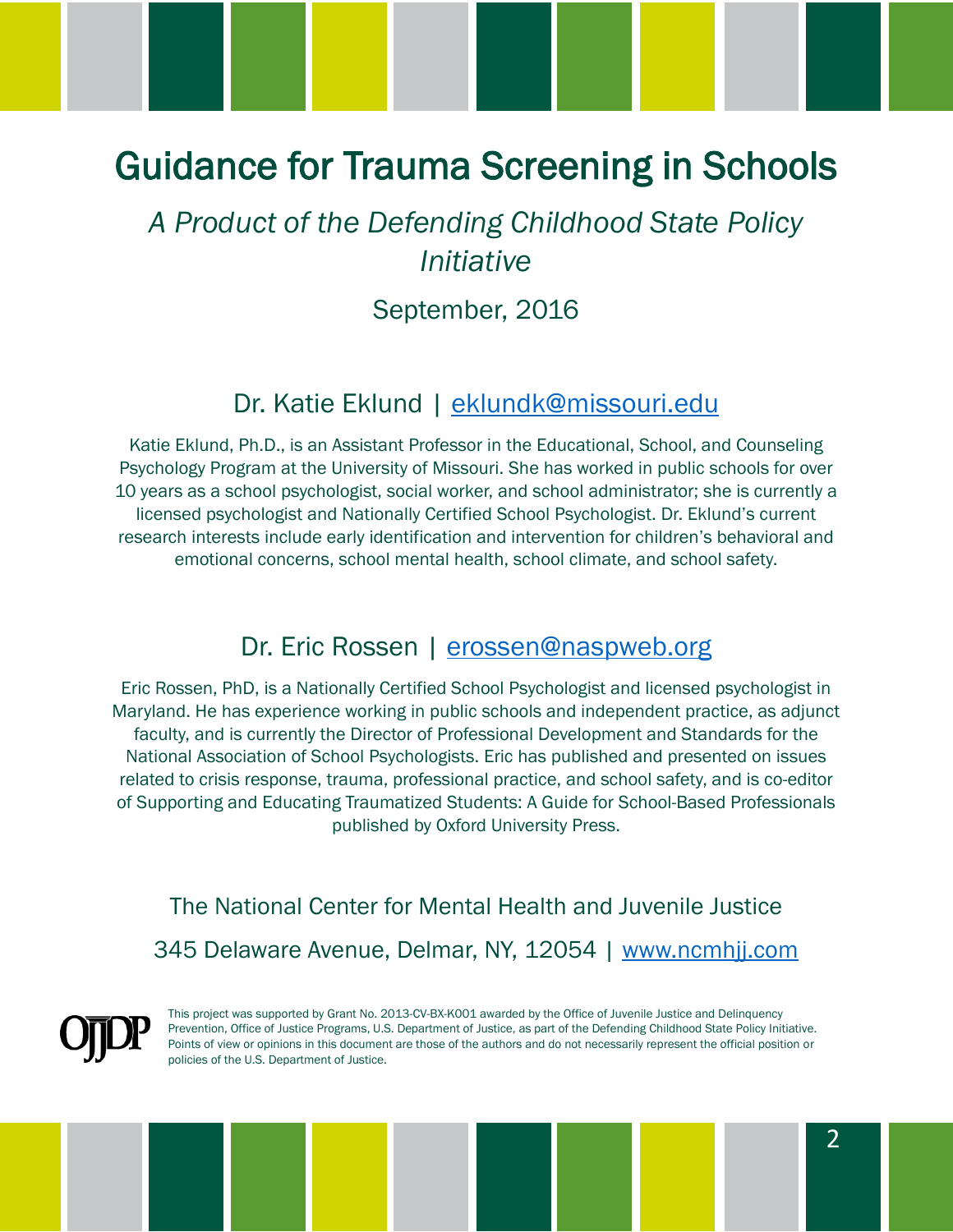Educators and mental health professionals have grown increasingly concerned about the exposure to and experience of traumatic life among children and adolescents. Addressing and responding to trauma is essential to the mission and purpose of schools: learning (Rossen & Cowan, 2013). As a result, the need for thorough and accurate assessment of trauma, including screening and assessment measures, has grown in recent years. Despite a widening array of available measures for the assessment of trauma (See NCTSN, n.d.), the administration of these measures within school settings is relatively new, with very little evidence supporting the utility of these practices within schools. The following brief provides an overview of the prevalence and impact of trauma among children and adolescents, the role of screening and assessment in the identification of trauma, school-based screening considerations, and how to link screening data with potential interventions within schools.

## **Background**

Nearly a century of literature on trauma has focused on adults, particularly related to tragic accidents, military casualties, and violent injury or death. Only since the mid- to late-1990s (See Adverse Childhood Experiences (ACE) Study; Felitti et al., 1998) has childhood stress and trauma been consistently linked to negative academic, occupational, physical, behavioral, and mental health outcomes. This laid the foundation for a growing recognition of the prevalence and impact of childhood adversity, stress, and trauma on children and youth.

Among the school-aged population, childhood adversity and trauma are associated with lower achievement, truancy and dropout, behavioral problems, mental illness, neurobiological changes, and difficulty managing emotions and social relationships (Hertel & Johnson, 2013). The range of stressors and experiences that contribute to such outcomes are broad, wide-ranging, ongoing, and present within all communities. These stressors include household challenges (e.g., domestic abuse or parental separation, mental illness, and incarceration); childhood maltreatment (i.e., abuse or neglect); and environmental stressors (e.g., community violence, natural disaster). While no clear causal links exist among childhood adversity, trauma, and potential negative outcomes, the association among them is well-established. Childhood adversity and trauma has emerged as one of the most critical public health concerns for children and youth (Blaustein, 2013), making this both relevant and necessary for schools to address. Recently, in light of these findings, many school districts have considered the use of universal screening to help identify traumatized students and to use this data to guide the delivery of interventions and supports at school.

## Universal Screening

Universal screening is a proactive approach of using brief and efficient measures to identify students at risk for future difficulties (Eklund & Dowdy, 2014; Jenkins, Hudson, & Johnson, 2007). Data is then used to help connect children with much needed services and supports.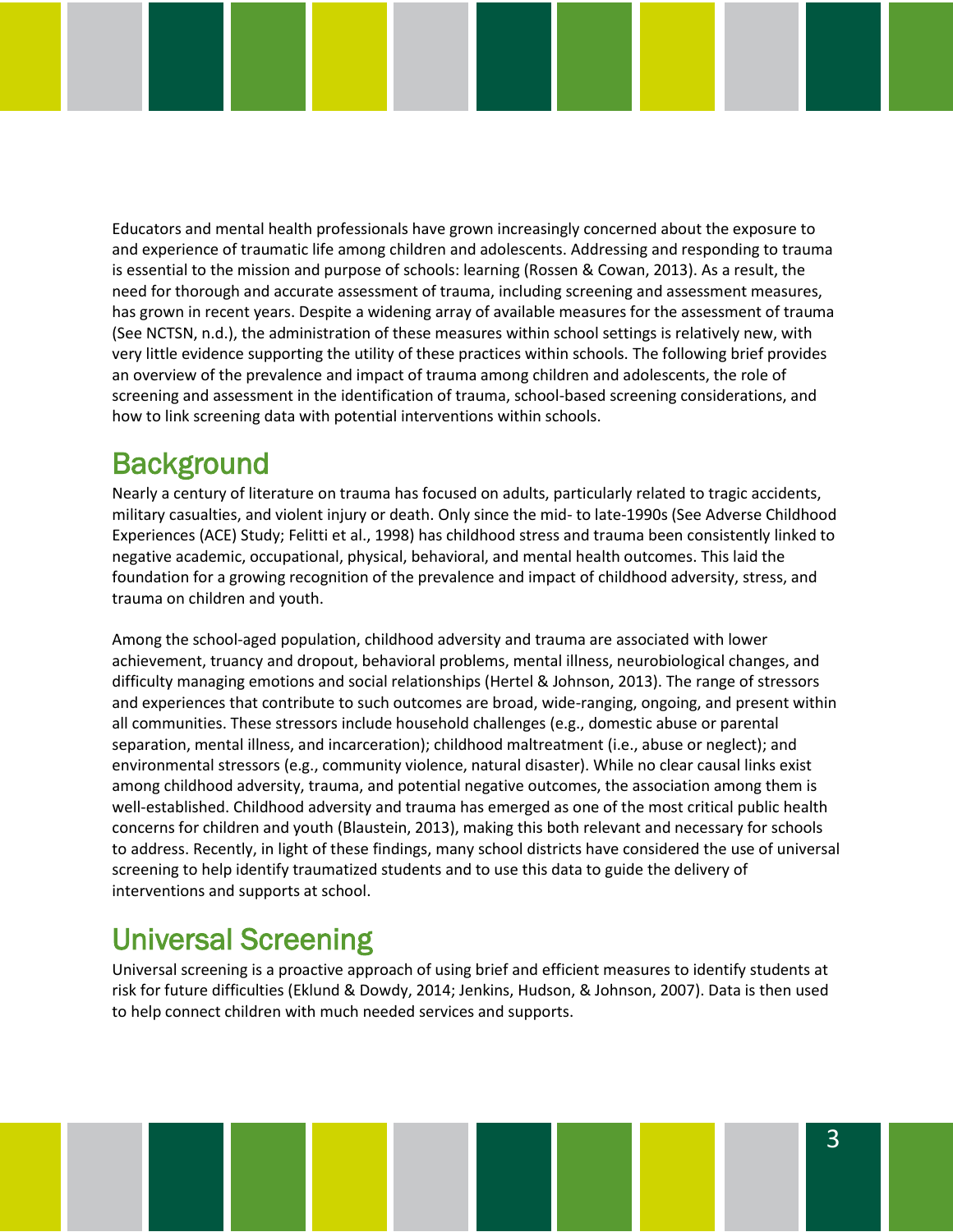Schools provide an ideal setting for identifying at-risk students due to the large number of youth in school and the ability to provide follow-up care (Levitt et al., 2007; Glover & Albers, 2007) without some of the traditional barriers to accessing care in the community (e.g., cost, insurance, transportation). On the basis of research that shows positive outcomes may be achieved through early identification and intervention, recent educational policy and legislation places an increased focus on using universal screening measures to help provide supports to children in schools (IDEA, 2004; New Freedom Commission on Mental Health, 2003).

Despite this research and screening's status as an essential component of multi-tiered systems of support (MTSS) or three-tiered models of service delivery, only one in eight schools have adopted universal screening procedures (Bruhn, Woods-Groves, & Huddle, 2014). While initial research demonstrates that screening helps identify at-risk students often previously unknown to school staff and/or not receiving services (Eklund & Dowdy, 2014), myriad reasons for such limited implementation of universal screening exist including a lack of awareness of screening practices, concerns about consent procedures, and limited time and resources within schools (Chafouleas, Kilgus, & Wallach, 2010).

Universal screening procedures typically include assessing an entire population (e.g., all students, parents, and/or teachers) about a specified concern through short and efficient surveys and/or uses teacher nomination procedures where teachers rank order students with concerns in their classroom. These data are then used to determine if a student demonstrates risk of current or future concerns. When a school leadership team makes the decision to conduct any type of screenings, there are many options available to meet a school's needs. Key considerations during the planning and decision-making process are included in the text box below.

#### **Trauma Screening Considerations**

- Identifying which concern(s) to examine (e.g., internalizing behaviors, trauma symptoms, sources of adversity or stress)
- Identifying which screening tool to use
- Examining costs associated with purchasing screening measures
- Calculating personnel time, training, and effort needed to administer measures, score data, analyze and interpret findings, as well as connect data to interventions
- Identifying who will complete measures (e.g., teacher, parent, student, etc.)
- Ensuring that adolescents, parents, and school personnel are aware of the purposes and use of screening tools (i.e., informed consent)
- Determining the number and timing of screening administrations (e.g., fall and spring)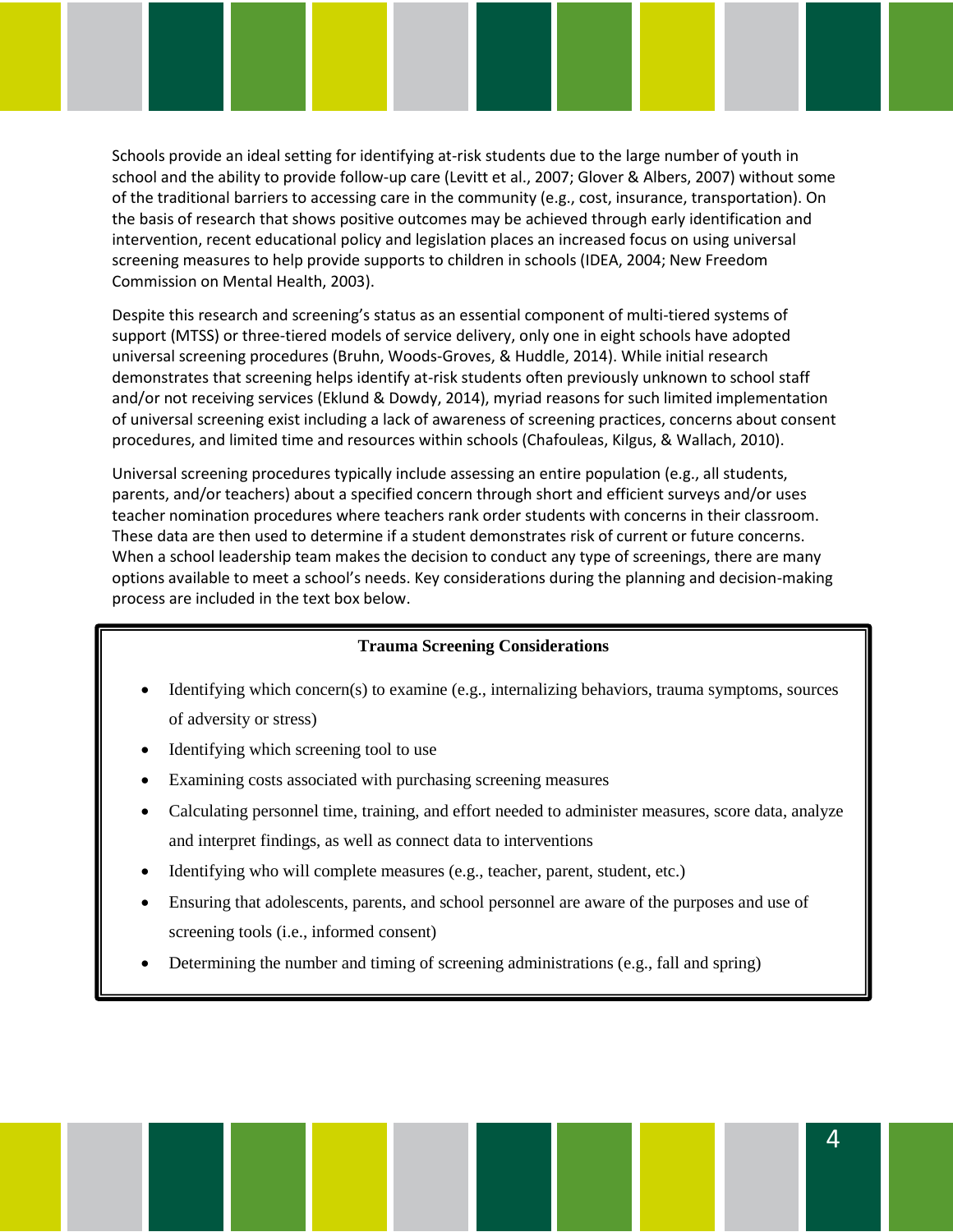As screening measures are by definition brief, they typically only alert educators that a problem exists and do not provide information regarding the specific nature of that risk. While most universal screening efforts lead to the identification of individual students considered "at risk" that warrant additional assessment or follow-up, universal screening data may also help identify the scope of a problem among a community of students.

## Screening for Trauma in Schools

Implementing early screening and identification for childhood trauma is seemingly intuitive as elevated trauma symptoms are predictive of negative short- and long-term academic and health outcomes (Alisic, Jongmans, van Wesel, & Kleber, 2011). Further, the likelihood of adverse experiences that may lead to trauma are prevalent and ubiquitous. Approximately two-thirds of all students report one or more adverse experiences during their school-aged years (Gonzalez, Monzon, Solis, Jaycox, & Langley, 2016; Jaycox et al., 2002; Kataoka et al., 2003). Thus, systematic processes to identify the extent and severity of the problem as well as individuals' resilience and ability to cope after traumatic experiences can assist professionals to adequately respond with appropriate individualized, school-wide, and communitybased services.

Initial studies into screening for traumatic risk among students have used a variety of methods to improve the feasibility and utility of screening within schools. This has included consideration of consent procedures; who might serve as the best informant of assessing traumatic risk among students (e.g., self-report, parents, teachers); how to use developmentally appropriate methods for assessing youth (e.g., interviews, rating scale); and planning for the amount of time needed to engage in universal screening practices.

#### Parental consent

Due to the sensitive nature of asking children about their exposure to potentially traumatic experiences, parental consent becomes a critical consideration when engaging in school-based screening procedures. Challenges include obtaining active parental consent to ensure true "universal" screening procedures can be employed. In previous studies of universal screening for trauma or adverse experiences, less than half of students' caregivers gave consent to participate when using active consent procedures (Gonzalez et al., 2016; Woodbridge et al., 2016). Some schools use passive consent, whereby consent is implied unless a caregiver actively "opts out," though some view this process as less ethical, particularly in communities with high populations of illiteracy or non-English speaking families. Finally, parental consent may lead to self-selection bias if parents are knowingly contributing to stressful experiences (e.g., a parent who regularly physically abuses their child may be less likely to issue consent). Despite the potential for lower response rate, active consent procedures are recommended if schools wish to engage in trauma-related screenings. Ensuring that caregivers are fully informed about the rationale for the questions, have a clear sense of the potential benefit, and believe their information will be handled safely increases the likelihood of consent (Blodgett, 2012).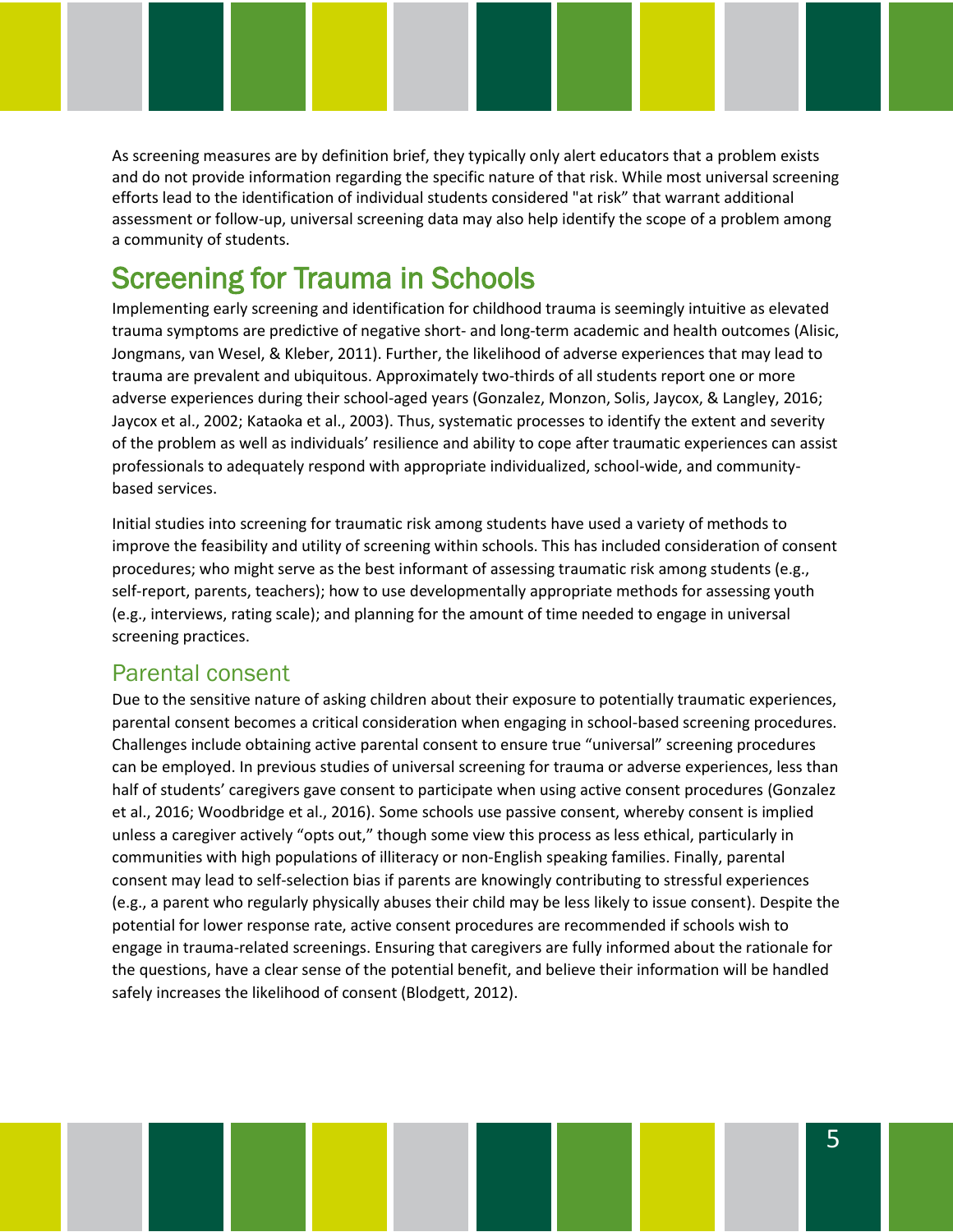#### Developmentally appropriate screening methods

Of the few studies that have explored universal screening for trauma risk, most have utilized either rating scales or individual student interviews (Gonzalez et al., 2016; Woodbridge et al., 2016). As teachers spend the most time with students during the school day, they may arguably serve as an important informant in the identification of student risk. However, many teachers report a lack of knowledge of trauma-related symptoms and reactions among students and desire more trauma education as part of their own professional in-service training (Baweja, Santiago, Vona, Pears, Langley, & Kataoka, 2016). Teachers may also be unaware of student's adverse experiences outside of school. As a result, increased focus has been placed on student self-report data through the use of rating scales and individual student interviews.

As student reading levels vary, even among upper elementary, middle, and high school students, it is important to ensure adequate comprehension before administering individual surveys. Similarly, adults conducting individual student surveys will want to consider student comprehension of survey items or interview questions. This may include the need to make developmentally appropriate modifications to measures. In some cases, measures can be modified by verbally administering screening instruments so that clarifications can be made to words that are unfamiliar to youth and using visual aids to help students understand response options (Gonzalez et al., 2016). This ensures that students are able to accurately understand what is being asked of them and for researchers to ascertain accurate information on the nature and severity of student's traumatic risk. Accurate identification relies upon both student understanding of items and adherence to appropriate standardization procedures for making such high stakes decisions.

#### Time considerations

When conducting screening interviews and/or measures with students, administration time has varied from 5-10 minutes per student for students not experiencing trauma or adversity, and 15-25 minutes for those that endorse one or more adverse experiences (Gonzalez et al., 2016) as additional in-depth questions are often required. When administering student self-reports via paper and pencil to adolescents with age appropriate reading levels, group screening measures took, on average, 15 minutes (Woodbridge, 2016). Schools will want to consider the length of time needed to conduct interviews, self-reported surveys, and/or teacher reported data when scheduling screening administration in schools. Additionally, schools should consider the time and expertise required to analyze and interpret any findings; interpreting interview data, while providing more in-depth information, can require significant effort.

# Cautions for Trauma Screening in Schools

School-based screening for trauma exposure is relatively new, with very few studies demonstrating evidence for the utility of these practices within schools. Further, despite promising development of trauma screening tools (See Table 1) and its use even in increasing awareness of trauma among educators (See Gonzalez et al., 2016), others caution against it. For example, Cole, Eisner, Gregory, and Ristuccia (2013) state,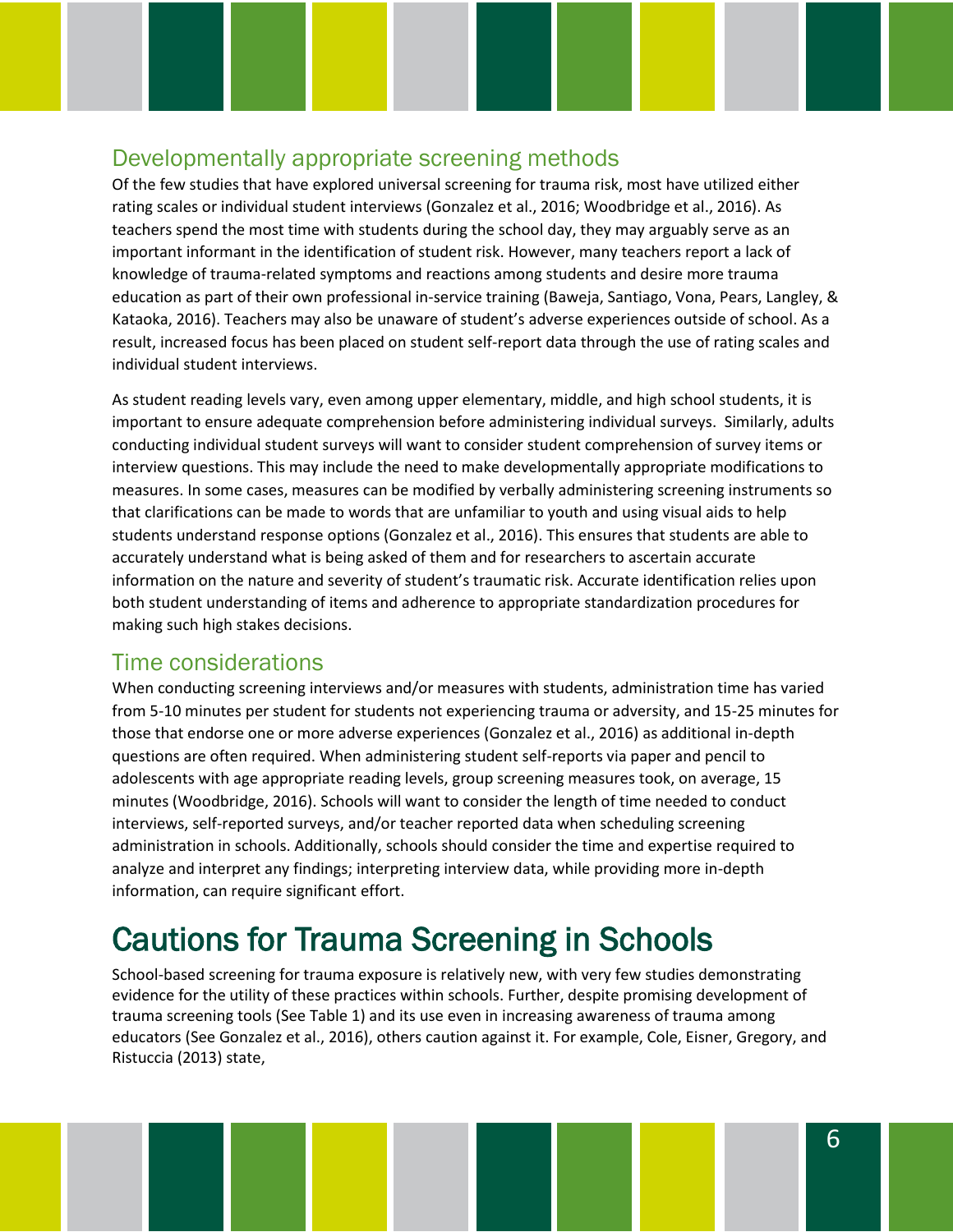*"a common reaction to the whole-staff presentation is the notion that trauma sensitivity requires screening and identifying all children who have had traumatic experiences. In fact, this is not recommended and could be quite harmful. In addition to stigmatizing some children, this approach also reinforces the idea that trauma sensitivity is solely about applying interventions to particular children instead of creating a safe whole-school environment for all children." (p. 54).* 

At present, few studies clearly articulate best practices for school-based screening procedures and methods for identifying trauma-exposed youth.

Additional concerns arise from challenges in obtaining reliable and valid measurements. The first major concern relates to what will be screened. Trauma refers to the individual's response to adverse and overwhelming conditions or experiences (e.g., fear, loss of sleep, emotional lability), rather than the experience itself (e.g., loss of a parent; Hertel & Johnson, 2013). With varying definitions coupled with the subjectivity of trauma, its accurate measurement among large groups of individuals has proven both challenging and unwieldy, particularly within a screening process. Measuring objectively defined sources of stress or adversity (e.g., child maltreatment, parental incarceration), on the other hand, can be done more efficiently and effectively. However, some stressors may occur within a context of silence and secrecy (e.g., childhood sexual abuse), creating an additional barrier to accurate reporting.

Often, schools engaging in trauma screening ask questions about the experienced sources of stress (e.g., Have you ever experienced childhood maltreatment?) rather than the individual responses or behaviors to adversity (e.g., Do you have recurring nightmares or think a lot about  $\qquad$ ?). While simply experiencing adversity or stress in childhood increases the risk of a range of negative outcomes, only a minority of those individuals will ever demonstrate clinical symptoms of traumatic stress (Alisic, Zalta, van Wesel, Larsen, Hafsted, Hassanpour, & Smid, 2014). Even a known stressor leading to a known traumatic response does not perfectly predict negative school or life outcomes.

Currently, no diagnosis exists that can account for the cluster of symptoms that often occur among children with trauma histories (D'Andrea, Ford, Stobach, Spinazolla, & van der Kolk, 2012). Therefore, while screening for adverse experiences likely yields the most measurable and accurate information quickly, its utility in identifying students or groups experiencing clinical trauma or in need of services is less accurate.

A second caution rests with who completes a universal screening measure. Parents and children, historically, do not demonstrate high agreement when reporting on a child's experiences with adversity and trauma (Shemesh et al., 2005; Stover, Hahn, Im, & Berkowitz, 2010). Additional concerns, as with most forms of screening, relate to the school's ability to respond to identified needs. With the known prevalence of adversity and stress among children and youth, some schools have simply opted to not ask the questions they are not prepared to know the answers to. As an example, Gonzalez et al. (2016) noted that administrators within the study requested that the screening not include questions regarding sexual abuse histories.

Put simply, the extant literature has established that adversity may lead to trauma and increases the risk of negative outcomes, and those findings may differ based on several factors within the screening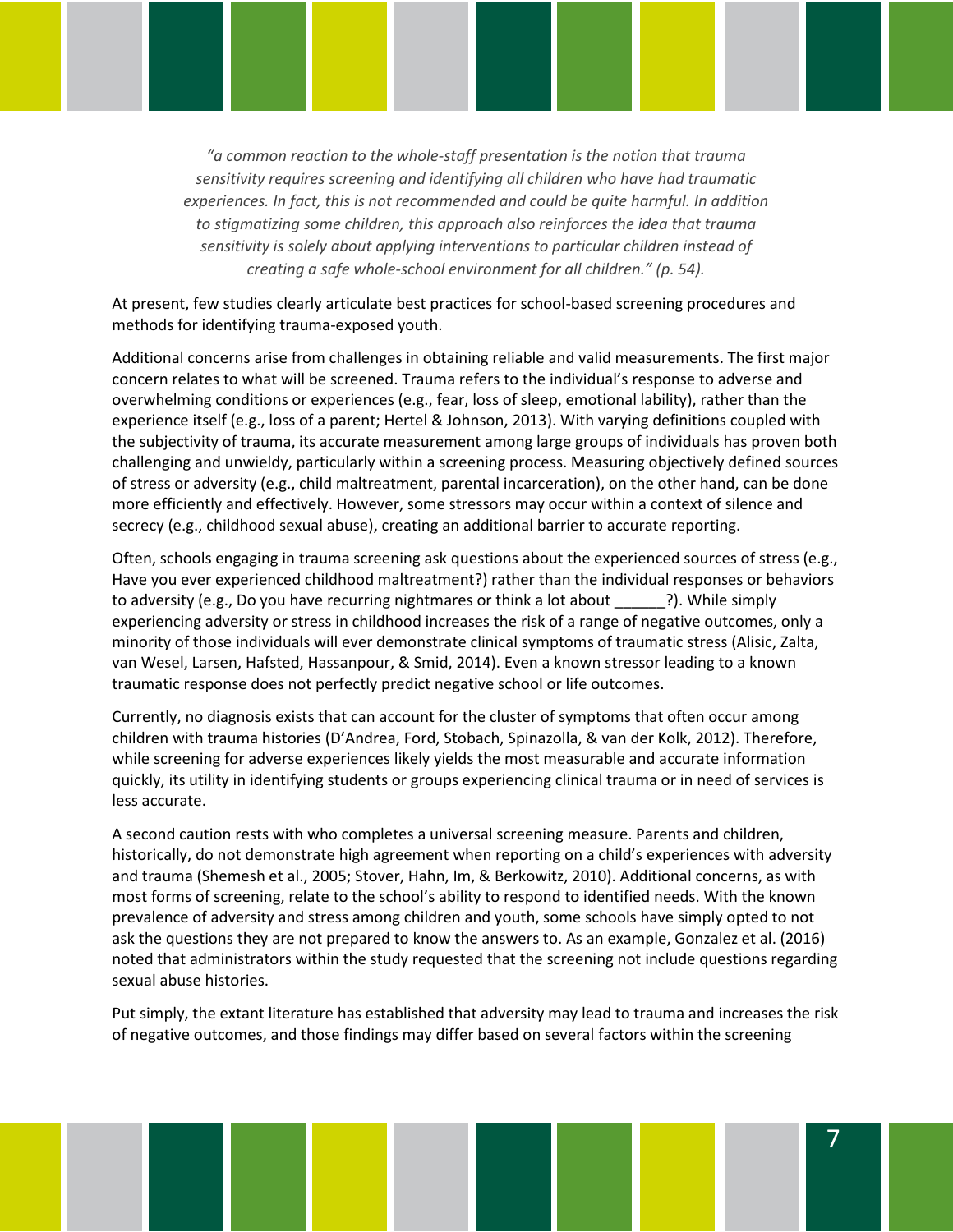process (e.g., who completes the tool). Such uncertainty, while common in social science research, implicates the need for caution when considering universal screening for trauma in schools.

## Trauma Screening Measures

A number of brief trauma risk screening measures have emerged from clinical settings and initial research has explored their utility in school settings. While there is limited research on their use within schools, initial data is available that supports their psychometric properties. Table 1 provides an overview of a few of these measures, describing the instrument, the construct(s) assessed, length, informant, and age range of each measure, and the evidence to support their reliability and validity. Additional measures can be found by visiting the National Child Traumatic Stress Network (n.d.).

## Linking Trauma Screening Data to Interventions

Practical and accurate screening methods, when deployed appropriately and with adequate staff buy-in and commitment, better inform schools about where to focus resources for youth. The same could be said for using trauma screening data to consider how schools can allocate training, professional development, and/or services to the school community, based on survey results. For example, an examination of school-wide trauma screening data can be used to determine what percentage of the school population may be experiencing chronic stress, exposed to community violence, or at-risk for trauma-related symptoms.

Multiple studies have replicated the pervasive nature of adverse childhood experiences; many communities find the majority of students have experienced at least one adversity or stressor during their school years (Blaustein, 2013). However, providing targeted or intensive (also referred to as Tier 2 or Tier 3) interventions for greater than 20% of students is problematic. These interventions require significant resources (e.g., staff and student time) and are not effective at preventing significant problems from developing among other students in the future. Instead, universal (or Tier 1) supports focused on positive behavioral support frameworks, efforts to improve school safety and connectedness, restorative practices, and trauma-informed approaches present a more appropriate and viable solution to supporting traumatized students (Rossen & Cowan, 2013).

## Trauma Informed Schools

While any school would benefit from a trauma-informed, or trauma-sensitive approach, an appropriate trauma screening can perhaps help identify to what degree such approaches may positively impact the school community. Trauma-informed schools recognize that many problematic student behaviors reflect a developmental response to their experiences rather than willful, purposeful misbehavior. They reflect a shift from asking, "what is wrong with you?" to "what happened to you?" Adults in trauma-informed schools assume a shared awareness and sensitivity to the potential impact of trauma and adverse experiences on students' lives.

Multiple trauma-informed models exist, such as the Attachment, Self-Regulation, and Competency (ARC; Kinniburgh & Blaustein, 2005) framework; the Flexible Framework (Cole, O'Brien, Gadd, Ristuccia, Wallace, & Gregory, 2005); Healthy Environments and Response to Trauma in Schools (HEARTS; Dorado,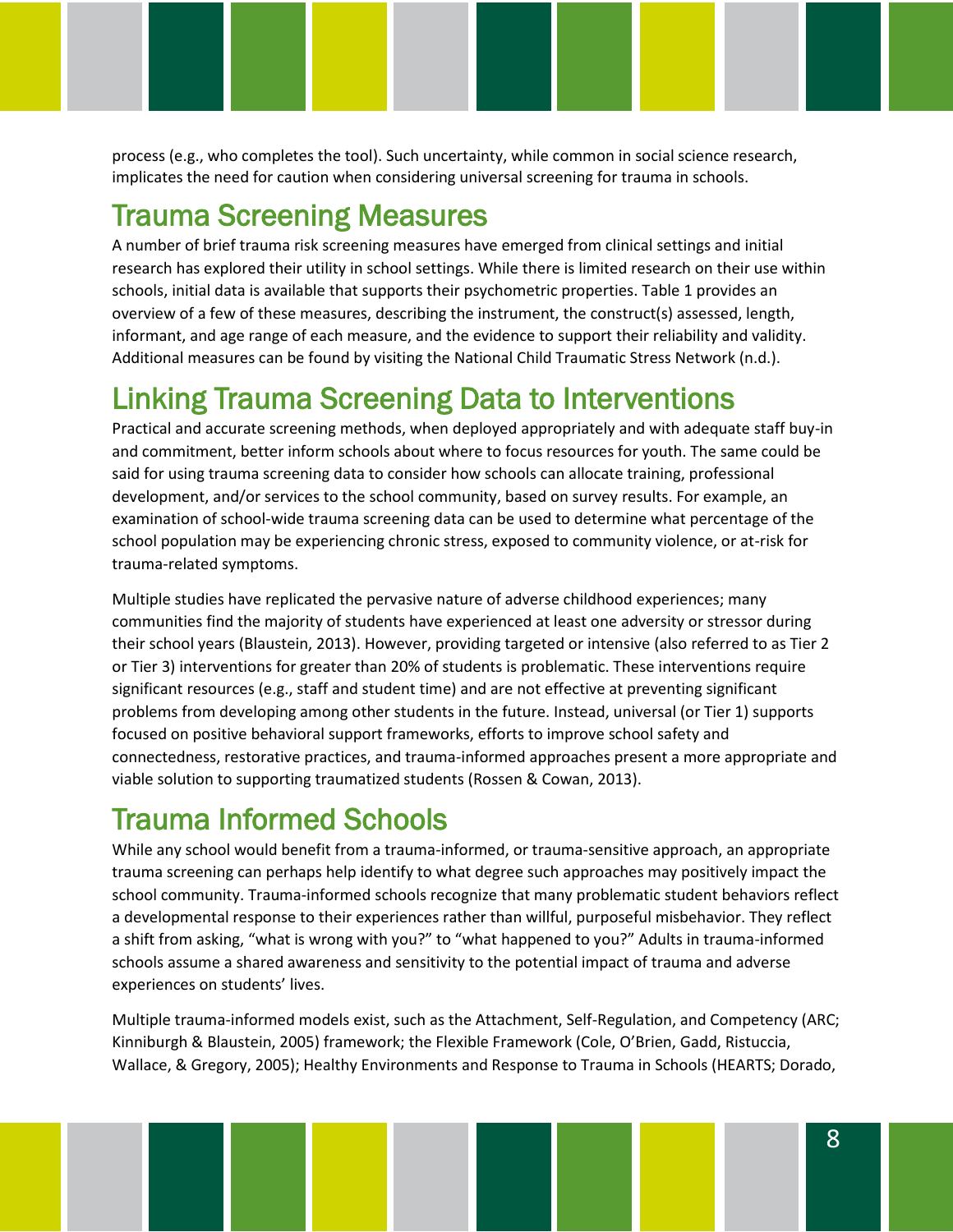Martinez, McArthur, & Liebovitz, 2016); and even a Trauma-Informed Approach from the Substance Abuse and Mental Health Services Administration (see http://www.samhsa.gov/nctic/traumainterventions). While each framework has unique features and strengths, the common components of a trauma-informed school include:

- 1. School-wide focus. Includes recognition that while many students are not impacted, and that there is often a range of stress, only providing direct treatment to those experiencing trauma symptoms is akin to "waiting to fail." Approaches should focus on the entire school's policies and practices (e.g., discipline, family engagement, positive behavior supports).
- 2. Dedication to a safe school environment. See the Framework for Safe and Successful Schools for additional information (Cowan, Vaillancourt, Rossen, & Pollitt, 2013).
- 3. Building student capacities. Includes recognition that skills associated with resilience, coping, and relationship building can, and should, be explicitly taught and nurtured.
- 4. Building staff capacities. Professional development should focus on awareness building, effective discipline, educational strategies to support students experiencing stress and trauma, and strategies to prevent burnout

Trauma-informed practices do not constitute a separate program, yet is part of an overall framework for how schools identify needs, utilize resources, and provide services and supports. In this manner, trauma-informed practices fit well within an overall MTSS framework, as well as other best practices for school crisis prevention and management (e.g., PREPaRE; Brock et al., 2016). Likewise, within MTSS, some students may benefit from more intensive, or targeted interventions, particularly those identified through a screening process.

## Targeted Trauma Interventions

Trauma screening data can be used to determine how impacted a given classroom or grade may be. School mental health professionals, such as a school psychologist or school counselor, can use this needs assessment to determine how to structure time, resources, and student support throughout the year. For example, school-wide screening data may indicate one classroom of fifth grade students are in need of support for addressing signs of traumatic stress. In such cases, several targeted interventions have demonstrated positive outcomes among students experiencing trauma, including Cognitive Behavioral Intervention for Trauma in Schools (CBITS; Jaycox, Kataoka, Stein, Langley, & Wong, 2012); traumafocused cognitive behavioral therapy (TF-CBT; Child Welfare Information Gateway, 2012); or Head Start Trauma Start (Holmes et al., 2014), a program used in Head Start classrooms. However, the most effective approaches are those that exist within an overall school environment that institutes traumainformed practices consistently and sustainably throughout the entire school community.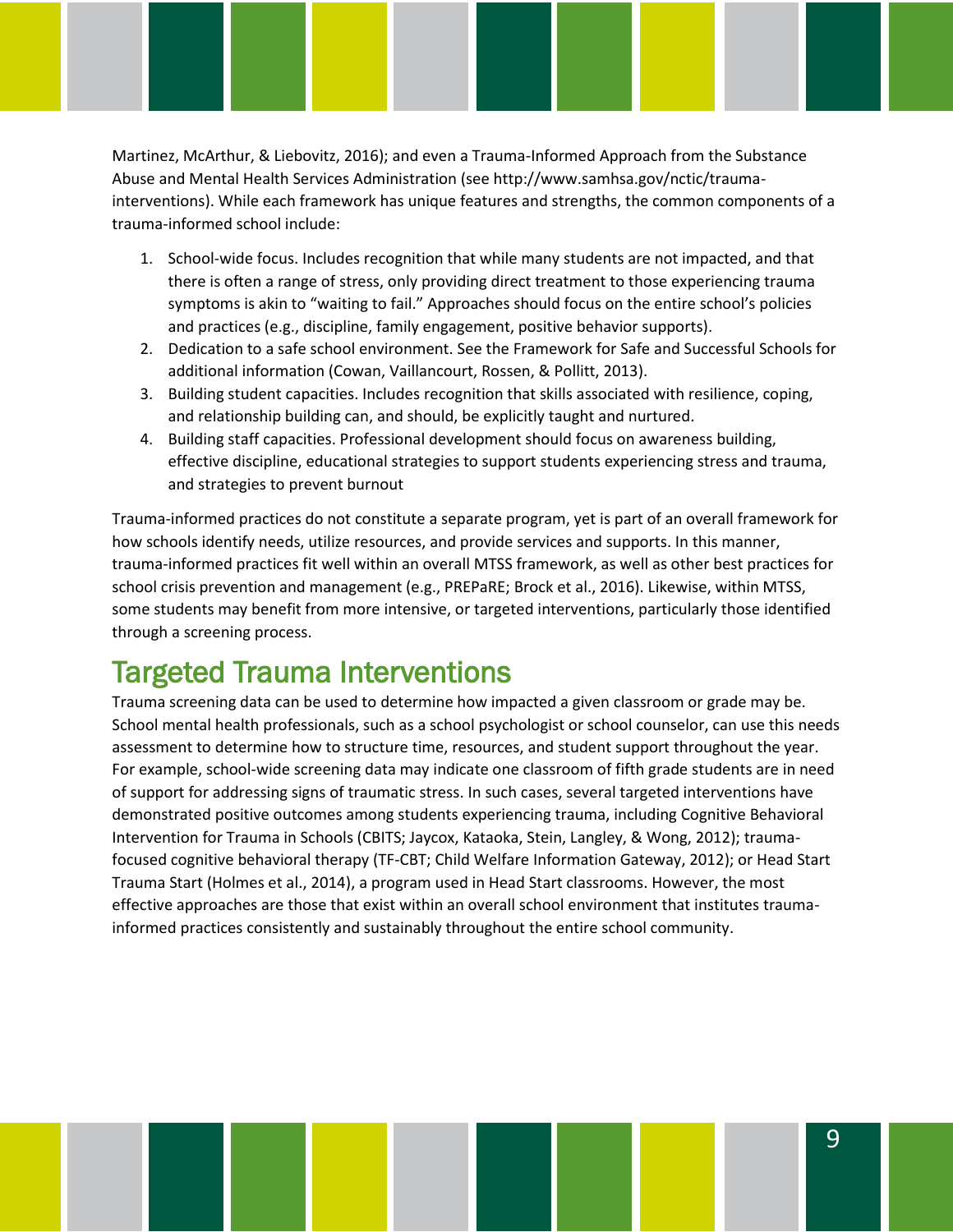#### **Trauma Screening in Schools: Key Summary Points**

- Screening for exposure to adversity can serve as a useful tool to determine potential risk for stress or trauma among students in schools
- Always obtain active parental informed consent for screening
- Screening tools administered to students may be more accurate than other informants (e.g., teachers, parents), though must be provided at a developmentally appropriate level
- Outcomes of screenings can help identify the severity or degree of need in a school community and help direct resources to support traumatized students
- Schools should consider existing resources and processes to address identified needs prior to implementing trauma screening in schools
- Supports should be provided through an MTSS framework, with a trauma-informed approach and implementation of more targeted, intensive interventions as necessary
- Individual services should not be determined solely through the screening process; followup assessment and individualized determination of needs are critical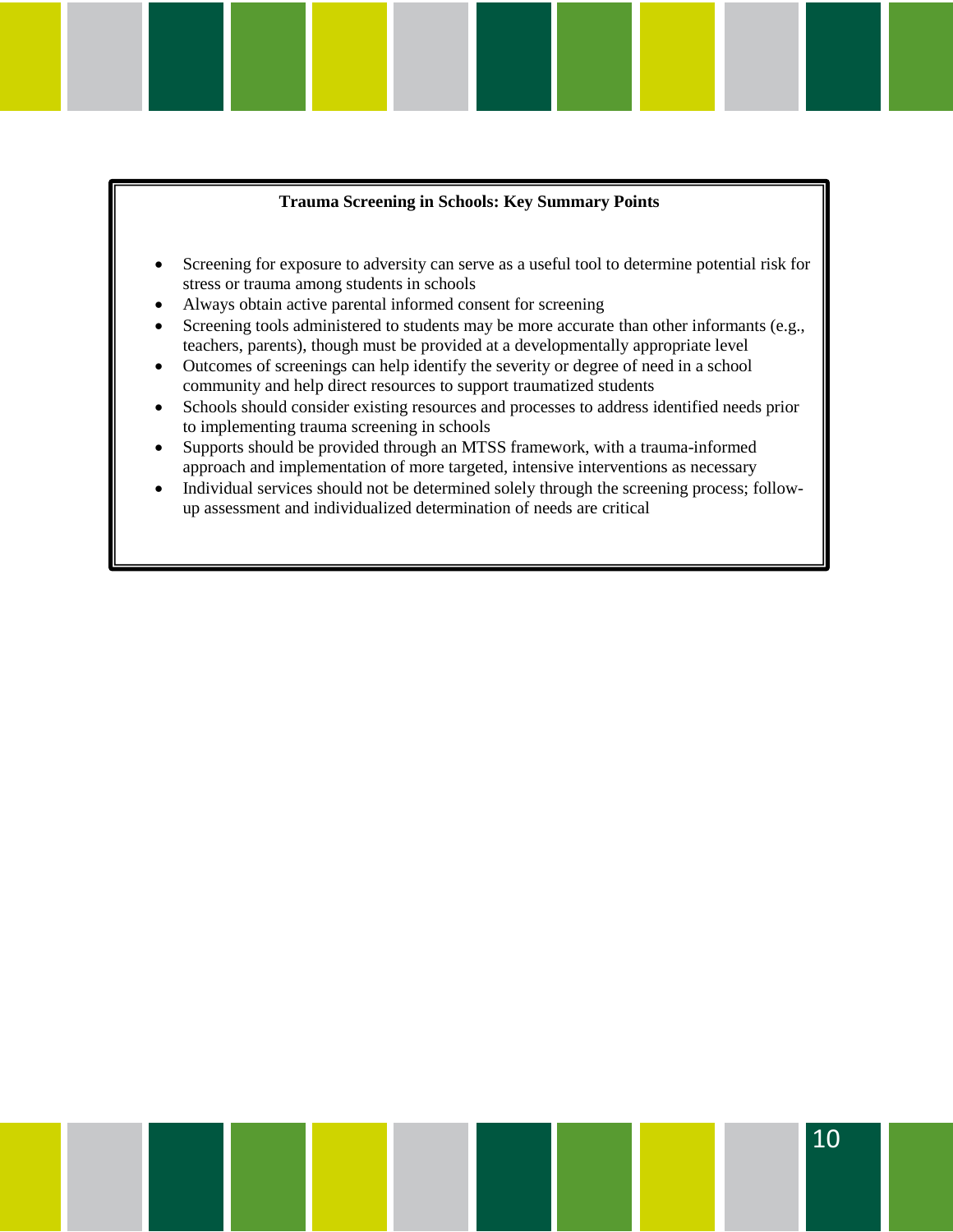### **References**

- Alisic, E., Zalta, A. K., Van Wesel, F., Larsen, S. E., Hafstad, G. S., Hassanpour, K., & Smid, G. E. (2014). Rates of post-traumatic stressdisorder in trauma-exposed children and adolescents: Metaanalysis. *British Journal of Psychiatry, 204,* 335-340.
- Baweja, S. Santiago, C. D., Vona, P., Pears, G., Langley, A., & Kataoka, S. (2016). Improving implementation of a school-based program for traumatized stduents: Identifying factors that promote teacher support and collaboration. *School Mental Health, 8,* 120-131.
- Bernstein, D. P., Ahluvalia, T., Pogge, D., & Handelsman, L. (1997). Validity of the Childhood Trauma Questionnaire in an adolescent psychiatric population. *Journal of the American Academy of Child & Adolescent Psychiatry*, *36*, 340-348.
- Bernstein, D. P, & Fink, L. (1998). *Childhood Trauma Questionnaire: A retrospective self-report manual.* San Antonio, TX: The Psychological Corporation.
- Bernstein, D. P., Stein, J. A., Newcomb, M. D., Walker, E., Pogge, D., Ahluvalia, T., ... & Zule, W. (2003). Development and validation of a brief screening version of the Childhood Trauma Questionnaire. *Child Abuse & Neglect*, *27*, 169-190.
- Blaustein, M. E. (2013). Childhood trauma and a framework for intervention. In E. Rossen and R. Hull (Eds.), *Supporting and educating traumatized students: A guide for school-based professionals* (pp. 1–21). New York: Oxford University Press.
- Blodgett, C. (2012). *Adopting ACEs screening and assessment in child serving systems.* Working Paper. WSU Area Health Education Center.
- Briere, J. (1996). Trauma symptom checklist for children. *Odessa, FL: Psychological Assessment Resources*.
- Briere, J., Johnson, K., Bissada, A., Damon, L., Crouch, J., Gil, E., ... & Ernst, V. (2001). The Trauma Symptom Checklist for Young Children (TSCYC): Reliability and association with abuse exposure in a multi-site study. *Child Abuse & Neglect*, *25*, 1001-1014.
- Brock, S. E., Nickerson, A. B., Louvar Reeves, M.,Conolly, C., Jimerson, S. R., Pesce, R., & Lazzaro, B. (2016). *School crisis prevention and intervention: The PREPaRE Model* (2nd ed.)*.* Bethesda, MD: National Association of School Psychologists.
- Brophy-Herb, H. E., Lee, R. E., Nievar, M. A., & Stollak, G. (2007). Preschoolers' social competence: Relations to family characteristics, teacher behaviors and classroom climate. *Journal of Applied Developmental Psychology*, *28*, 134-148.
- Bruhn, A. L., Woods-Groves, S., & Huddle, S. (2014). A preliminary investigation of emotional and behavioral screening practices in K-12 schools*. Education and Treatment of Children, 37*,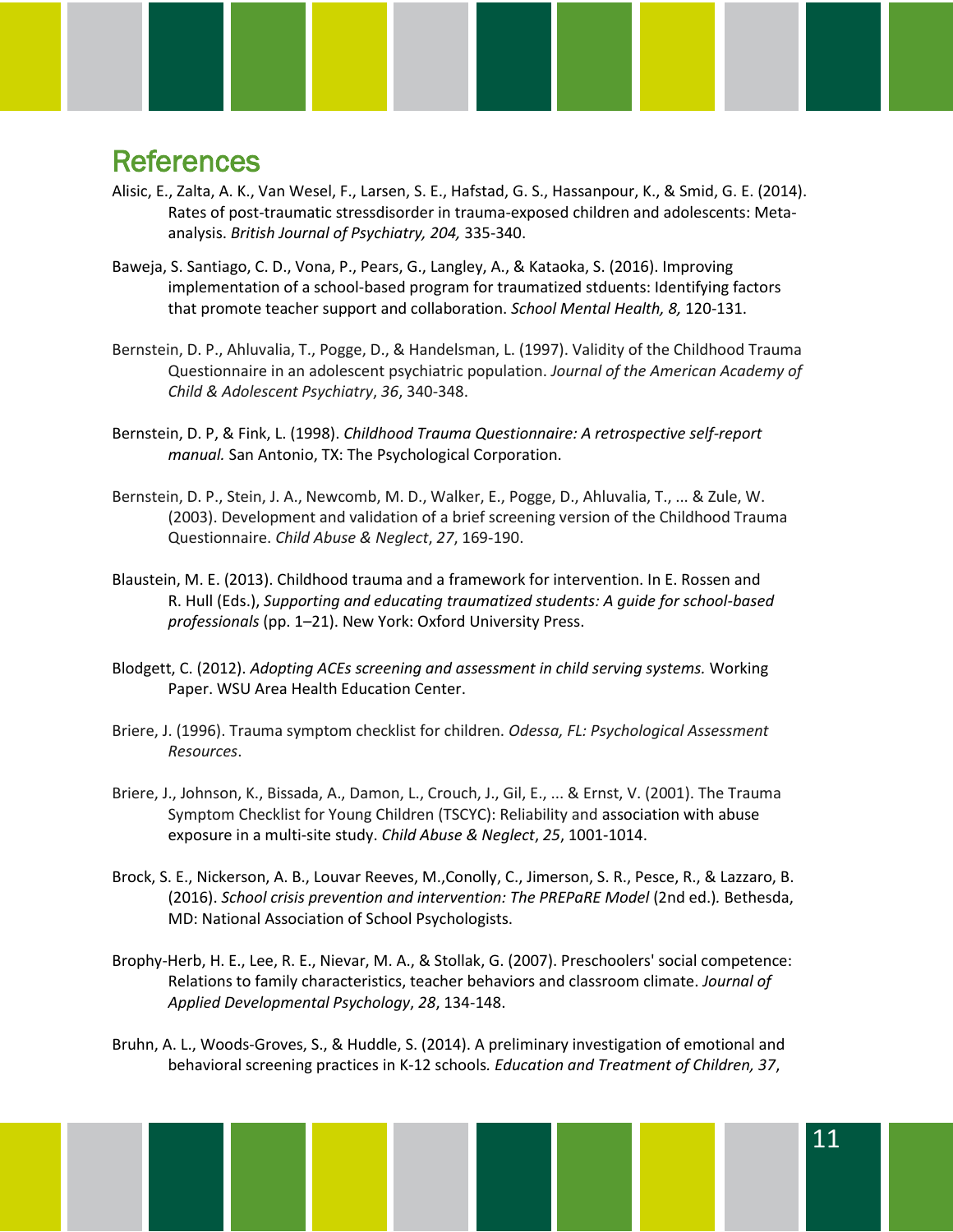611-634.

- Chafouleas, S. M., Kilgus, S. P., & Wallach, N. (2010). Ethical dilemmas in school-based behavioral screening. *Assessment for Effective Intervention, 35,* 245–252.
- Child Welfare Information Gateway. (2012). *Trauma-focused cognitive behavioral therapy for children affected by sexual abuse or trauma* (Issue brief). Washington, DC: Author.
- Cole, S. F., O'Brien, J. G., Gadd, M. G., Ristuccia, J., Wallace, D. L., & Gregory, M. (2005). *Helping traumatized children learn: Supportive school environments for children traumatized by family violence*. Boston, MA: Massachusetts Advocates for Children, Trauma and Learning Policy Initiative.
- Cole, S. F., Eisner, A., Gregory, M., & Ristuccia, J. (2013). *Helping traumatized children learn: Creating and advocating for trauma-sensitive schools.* Boston, MA: Massachusetts Advocates for Children.
- Cowan, K. C., Vaillancourt, K., Rossen, E., & Pollitt, K. (2013). A framework for safe and successful schools [Brief]. Bethesda, MD: National Association of School Psychologists.
- D'Andrea, W., Ford, J., Stobach, B., Spinazolla, J., & van der Kolk, B. A. (2012). Understanding interpersonal trauma in children: Why we need a developmentally appropriate trauma diagnosis. *American Journal of Orthopsychiatry, 82*, 187–200.
- Davis, W. B., Mooney, D., Racusin, R., Ford, J. D., Fleischer, A., & McHugo, G. (2000). Predicting posttraumatic stress after hospitalization for pediatric injury. *Journal of the American Academy of Child and Adolescent Psychiatry, 39,* 576–583.
- Dorado, J. S., Martinez, M., McArthur, L. E., & Liebovitz, T. (2016). Healthy Environments and Response to Trauma in Schools (HEARTS): A school-based, multi-level comprehensive prevention and intervention program for creating trauma-informed, safe and supportive schools. *School Mental Health.* doi[:10.1007/s12310-016-9177-0](http://dx.doi.org/10.1007/s12310-016-9177-0)
- Eklund K., & Dowdy, E. (2014). Screening for behavioral and emotional risk versus traditional school identification methods. *School Mental Health, 6*, 40-49.
- Eklund, K., & Tanner, N. (2014). Providing multi-tiered systems of support for behavior: Conducting behavior screening at school. *Principal Leadership, 10,* 50-52.
- Felitti, V. J., Anda, R. F., Nordenberg, D., Williamson, D. F., Spitz, A. M., Edwards, V., et al. (1998). The relationship of childhood abuse and household dysfunction to many of the leading causes of death in adults: The adverse childhood experiences (ACE) study. *American Jouranl of Preventive Medicine, 14,* 245–258.
- Ford, J. D. (2008). Diagnosis of traumatic stress disorders (DSM and ICD). In G. Reyes, J. D. Elhai, & J. D. Ford (Eds.), *Encyclopedia of psychological trauma* (pp. 200–208). Hoboken, NJ: Wiley.

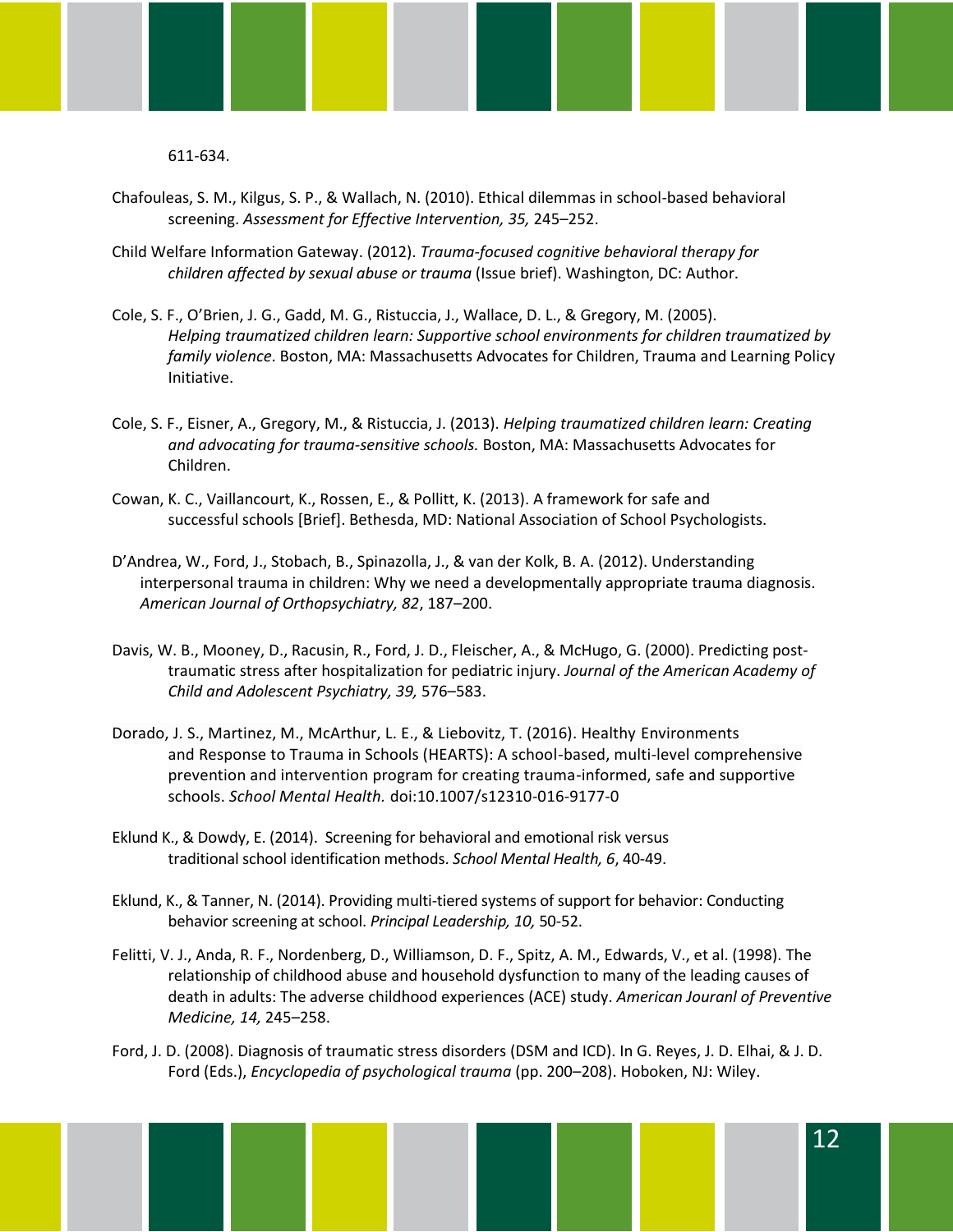- Ford, J. D., Racusin, R., Rogers, K., Ellis, C., Schiffman, J., Ribbe, D., ... & Edwards, J. (2002). Traumatic Events Screening Inventory for Children (TESI-C) Version 8.4. *National Center for PTSD and Dartmouth Child Psychiatry Research Group, Dartmouth VT*.
- Forness, S. R., Freeman, S. F., N. Paparella, T., Kauffman, J. M., & Walker, H. M. (2012). Special education implications of point and cumulative prevalence for children with emotional or behavioral disorders. *Journal of Emotional and Behavioral Disorders, 20*, 4-18.
- Gonzalez, A., Monzon, N., Solis, D., Jaycox, L., & Langley, A. K., (2016). Trauma exposure in elementary school children: Description of screening procedures, level of exposure, and stress symptoms. *School Mental Health, 8*, 77-88.
- Glover, T. A., & Albers, C. A. (2007). Considerations for evaluating universal assessments. *Journal of School Psychology, 45,* 117– 135. doi: 10.1016/j.jsp.2006.05.005
- Hertel, R., & Johnson, M. M., (2013). How the traumatic experiences of students manifest in school settings. In E. Rossen & R. Hull, Supporting and educating traumatized students (23-47). New York: Oxford University Press.
- Holmes, C., Levy, M., Smith, A., Pinne, S., & Neese, P. (2014). A model for creating a supportive trauma-informed culture. *Journal of Child and Family Studies, 24*, 1650–1659.
- Jaycox, L. H., Kataoka, S. H., Stein, B. D., Langley, A. K., & Wong, M. (2012). Cognitive behavioral intervention for trauma in schools. *Journal of Applied School Psychology*, *28*, 239-255.
- Jaycox, L. H., Stein, B. D., Kataoka, S. H., Wong, M., Fink, A., Escudero, P., et al. (2002). Violence exposure, posttraumatic stress disorder, and depressive symptoms among recent immigrant school children. *Journal of the American Academy of Child and Adolescent Psychiatry, 41*, 1104– 1110.
- Jenkins, J. R., & Hudson, R. F., & Johnson, E. S. (2007). Screening for at-risk readers in a response to intervention framework. *School Psychology Review, 36*, 582-600.
- Kataoka, S. H., Stein, B. D., Jaycox, L. H., Wong, M., Escudero, P., Tu, W., et al. (2003). A school-based mental health program for traumatized Latino immigrant children. *Journal of the American Academy of Child and Adolescent Psychiatry, 42*, 311–318.
- Kinniburgh, K., & Blaustein, M. (2005). *Attachment, Self-Regulation, and Comptency: A comprehensive framework for intervention with complexly traumatized youth. A treatment manual. Boston, MA:* Author.
- Lane, K. L., Carter, E. W., Pierson, M. R., & Glaeser, B. C. (2006). Academic, social, and behavioral characteristics of high school students with emotional disturbance or learning disabilities. *Journal of Emotional and Behavioral Disorders, 14,* 108-117.
- Levitt, J. M., Saka, N., Romanelli, L. H., & Hoagwood, K. (2007). Early identification of mental health problems in schools: The status of instrumentation. *Journal of School Psychology, 45*, 163–191.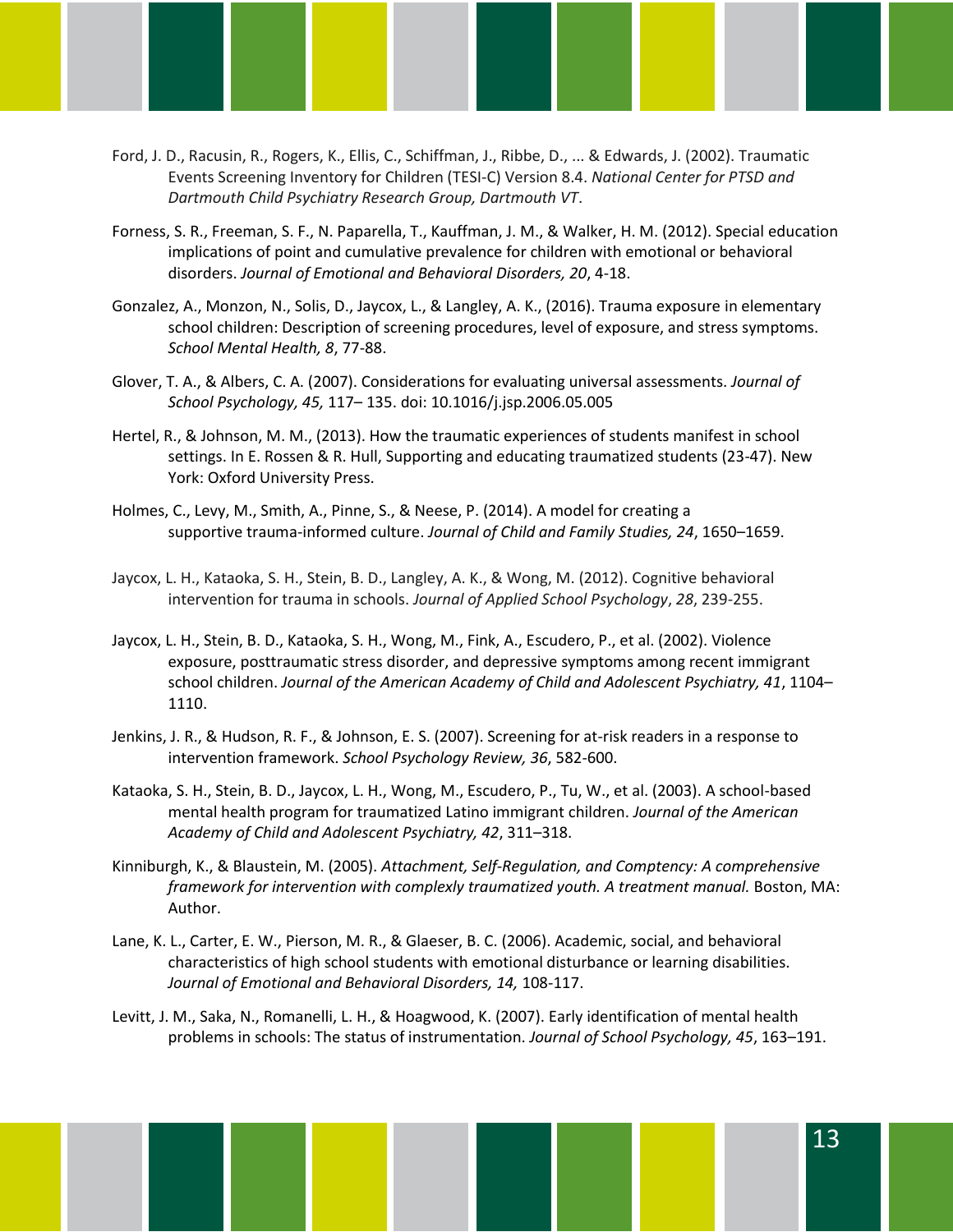- National Child Traumatic Stress Network. (n.d.). *Standardized measures to assess complex trauma.*  Retrieved from http://www.nctsnet.org/trauma-types/complex-trauma/standardizedmeasures-assess-complex-trauma
- Oakes, W. P., Lane, K. L., Cox, M. L., & Messenger, M. (2014). Logistics of behavior screenings: How and why conduct behavior screenings at our school? *Preventing School Failure: Alternative education for children and youth, 58*(3), 159-170.
- O'Connell, M. E., Boat, T., & Warner, K. E. (Eds.). (2009). *Preventing mental, emotional, and behavioral disorders among young people: Progress and possibilities*. National Academies Press.
- Pynoos, R. S., Rodriguez, N., Steinberg, A. S., Struber, A., & Fredrick, C. (1998). The UCLA PTSD reaction index for DSM IV (Revision 1). Los Angeles: UCLA Trauma Psychiatry Program.
- Reschly, D. J. (2008). School psychology paradigm shift and beyond. *Best practices in School Psychology V*, *1*, 3-15.
- Ribbe, D. (1996). Psychometric review of traumatic events screening inventory for children (TESI-C). In B. H. Stamm (Ed.), Measurement of stress, trauma, and adaptation (pp. 386–387).
- Romer, D., & McIntosh, M. (2005). The roles and perspectives of school mental health professionals in promoting adolescent mental health. In D. Evans, E. Foa, R. Gur, H. Hendin, C. O'Brien, M. Seligman, & B. Walsh (Eds.), *Treating and preventing adolescent mental health disorders: What we know and what we don't know* (pp. 598 – 615). New York, NY: Oxford University Press.
- Rossen, E., & Cowan, K. C. (2013). The role of schools in supporting traumatized students. *Principal's Research Review, 8*(6), 1–7.
- Roussos, A., Goenjian, A. K., Steinberg, A. M., Sotiropoulou, C., Kakaki, M., Kabakos, C., ... & Manouras, V. (2005). Posttraumatic stress and depressive reactions among children and adolescents after the 1999 earthquake in Ano Liosia, Greece. *American Journal of Psychiatry*, *162*, 530-537.
- Severson, H. H., Walker, H. M., Hope-Doolittle, J., Kratochwill, T. R., & Gresham, F. M. (2007). Proactive, early screening to detect behaviorally at-risk students: Issues, approaches, emerging innovations, and professional practices. *Journal of School Psychology*, *45*, 193-223.
- Shemesh, E., Newcorn, J. H., Rockmore, L., Shneider, B. L., Emre, S., Gelb, B. D., & Yehuda, R. (2005). Comparison of parent and child reports of emotional trauma symptoms in pediatric outpatient settings. *Pediatrics, 115*, e582–e589. doi:10.1542/peds.2004-2201
- Steinberg, A. M., Brymer, M. J., Decker, K. B., & Pynoos, R. S. (2004). The University of California at Los Angeles posttraumatic stress disorder reaction index. *Current Psychiatry Reports, 6,* 96–100.
- Stover, C. S., Hahn, H., Im, J. J. Y., & Berkowitz, S. (2010). Agreement of parent and child reports of trauma exposure and symptoms in the early aftermath of a traumatic event. *Psychological Trauma: Theory, Research, Practice, and Policy, 2*, 159–168. doi:10.1037/a0019156
- Tilly, W. D. (2008). The evolution of school psychology to science-based practice: Problem solving and the three tiered model. In A. Thomas & J. Grimes (Eds.), *Best Practices in School Psychology V* (pp. 17–35). Bethesda, MD: National Association of School Psychologists